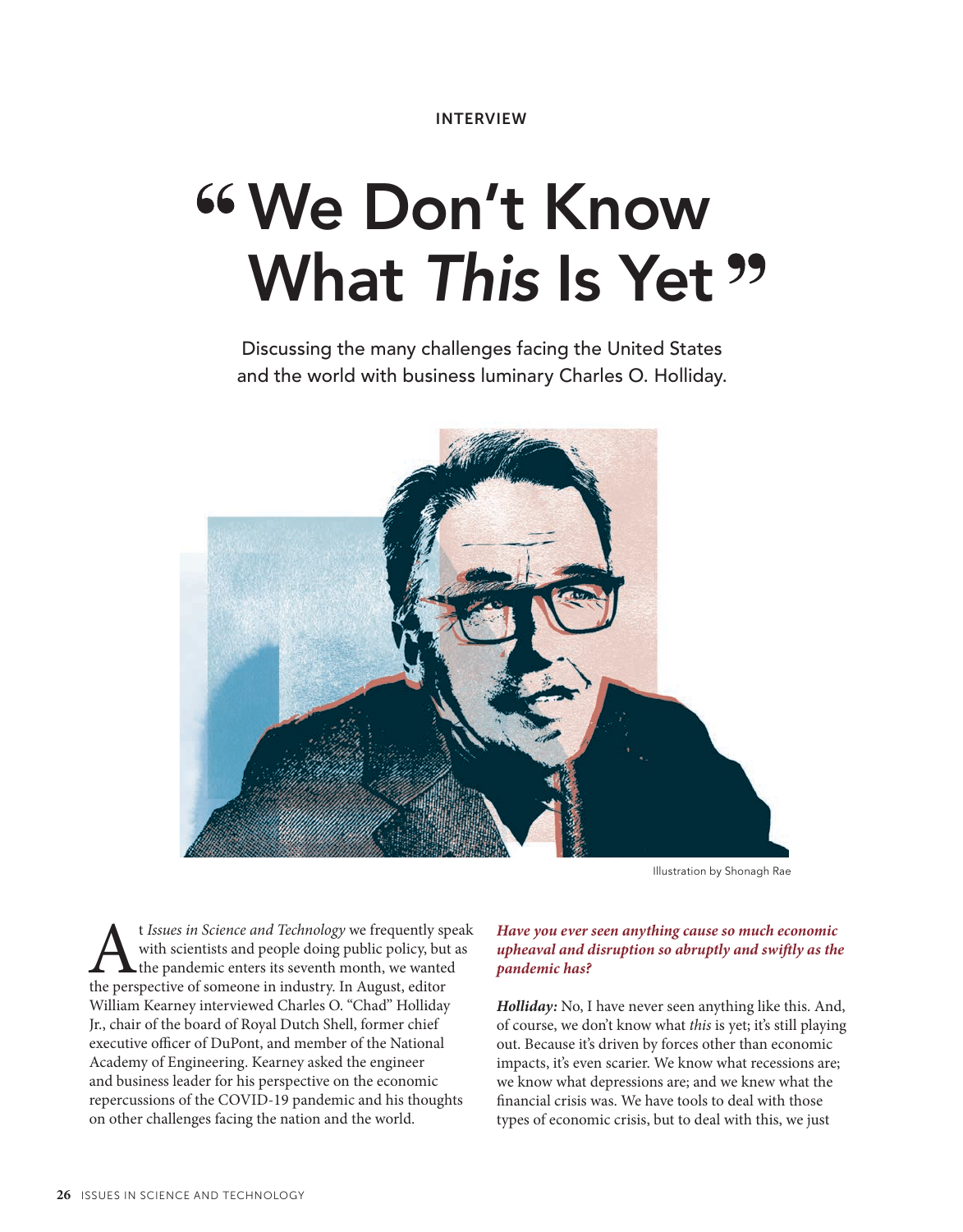don't know. This is a very tough combination of things; it's very difficult. It could even turn out to be good for us in the long term. We might develop healthier habits as individuals. We might think about the connectedness of the world in a totally different way than we had before. So I am not sure it's going to be all bad. But right now, it's very difficult, and it looks to me like we are going to be dealing with this in some form for a couple of years.

# *As the chair of Royal Dutch Shell, what was it like when oil futures prices briefly turned negative?*

*Holliday:* Yeah, that was a little bit of a blip; they weren't there for long, but nevertheless, what we had was a double whammy because oil prices were already down significantly before the virus really hit hard. So it was about as dramatic as anything we've seen. We're still not sure where it's going to settle out, but we decided early in the crisis to cut our dividend to a third of what it was. We just didn't know what kind of crisis this would be, though as of now, it's actually turned out to be a little better than we thought, with oil prices in the low \$40s when we thought they could have been in the low \$20s at this point in time, so we'll have to see. Meanwhile, we've got people on offshore platforms, and if we have an outbreak on a platform, how are we going to deal with it? How are we going to make sure people are safe and feel comfortable? But they've been very professional, very thorough, and we've been able to keep things running safely. Our safety and environmental performance has improved during this period, and I think it's just because there's been so much more attention to detail than you would normally have. You would think with all this stress, it would be just the opposite—but it's been very encouraging so far.

#### *What do we need to do to rebuild the US economy?*

*Holliday:* Well, the first question is whether we are going to get a vaccine. Based on what I am hearing from my colleagues in the health and research sectors, I am optimistic that we are going to get a vaccine, or many vaccines, and that they are going to be effective enough and last long enough. Eventually enough people will take the vaccine that we'll get the virus and disease to be manageable. But that's going to take time—probably a couple of years from where we are today, before we start to get into that kind of manageable situation.

Meanwhile, people are going to develop a whole new set of habits, and the change in how we distribute and pick up our goods is going to become more the norm. I don't think we will go back to the old habits for a very long time—maybe a decade. A lot of people will be out of work as a result of these changes, but there'll be a lot of new jobs created at the same time. So another big question is, how do we get people to

flip over and get trained for where the new work is? I think it's going to be a massive redistribution of people in a way that we've never had to do before. For example, hospitality workers may move to do distribution-of-goods work, and so I think there will be those sorts of shifts in the workforce. My guess is we'll become more efficient in the distribution of goods then we were in the old system, because we'll be doing more for ourselves, so we'll pay less, but there's going to be net unemployment as a result.

It appears to me that we haven't thought our way through this challenge, especially when it comes to these industries that have been so hard hit, such as the aviation industry. We protected payrolls into the early fall, but I don't think suddenly in November, people are going to be massively getting on planes like they did before—maybe it'll be back up to 25 or 30%. So I can see bulking up the unemployment system at first, but now that we're in the next phase, we need to be geared up for something that's going to last another couple years, and that money may be better used to start preparing people for new jobs.

The pandemic also is hastening the decline of these iconic clothing retailers we have known forever, and many are now bankrupt. There was some pent-up demand when things reopened this summer, but it slipped away. I know from my time in the synthetic fiber side at DuPont that we all buy more clothes than we have to. But will that demand for clothing ever come back to the level it was before? Probably not. When was the last time you wore a suit, right?

So overall demand will probably not be at the same levels as before in affluent societies. It might be different in developing countries, but so much demand comes from the developed world. So I think there's going to be this significant shift.

And if the government just continues to print money, and continues to run this deficit, that's pretty scary in itself. And with interest rates so low, there's not much else to do with your money so you put it in the stock market. But the levels the stock market are at today don't make sense to me, and eventually when things don't make sense, they don't make sense; it's only a matter of time before we have a correction somewhere along the way. I'm greatly concerned about the recessionary risks in the next couple years.

#### *How do you think about the relationship between the federal government and the private sector during a crisis like this?*

*Holliday:* The most critical thing is really good communication between business and government leaders—straight communication, not postured. There's got to be clear communication because business can really respond quicker and realign very effectively to meet needs. But businesses need to understand what government is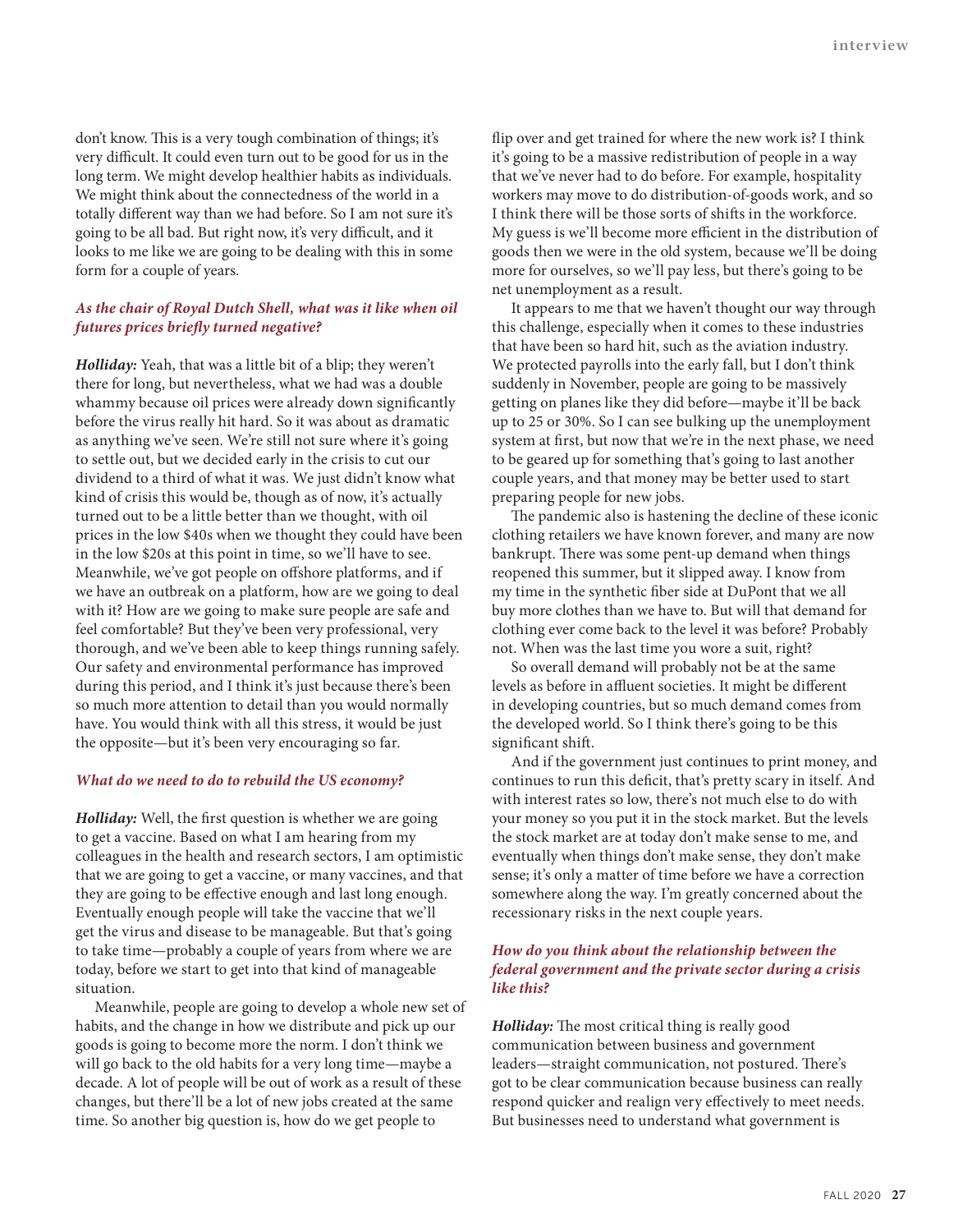doing; they have to be assured that the support systems from government will work as described, that strings won't be attached later.

*You've spent a lot of time the last couple decades warning about competitive pressures facing the United States, particularly from China. What do the heightened—if not hostile—tensions between the United States and China mean for American business now?*

*Holliday:* I've been doing business in China for a few decades, and what I found was that when China needs you, they're the most accommodating country you could find. They will break down barriers, give you financial support, allow you to do things. When China doesn't need you, they're one of the worst countries you can be in. And what they needed you for 10 years ago, they might not need you for today, and so the rules change. So you do business in China at risk, and have to understand that that's the way the game is played.

# "We might think about the connectedness of the world in a totally different way than we had before. So I am not sure it's going to be all bad."

I think this increased tension certainly doesn't help; it is a real problem. Sanctions are closing some Chinese markets to US companies, so you get unintended consequences. These individual moves are dragging down global productivity. Will it bring more manufacturing back to the United States over the long term? Perhaps. But my guess is it's just going to drive it to other developing countries.

*It's the 75th anniversary of Vannevar Bush's Science, the Endless Frontier, which provided a blueprint for government investment in basic research, the rewards of which fueled US prosperity in the twentieth century, according to many. Do you believe the relationship between the federal government and the research enterprise needs to be reimagined to drive that same kind of innovation in today's world?*

*Holliday:* Absolutely! And I don't care what administration is in office; I think this should be a nonpolitical thing. We should be able to move on this. I look back at DuPont. We had been a major discovery research company, had a major discovery research center, like a little college campus. People gave up academia to come work with us. But with time, after I left the company, they basically shut it all down. It's just not there anymore. That kind of discovery research is rare today in industry.

But the nation also has these National Laboratories that I have developed a much greater appreciation for. At first the labs seemed to me like a lot of money for maybe a little output—but the closer I've gotten to the labs in the last few years, the more I believe they could help commercialize basic research. I went to Oak Ridge National Laboratory, for example, and they have additive manufacturing, which uses 3-D printing in complex ways. And they have very user friendly access for companies to come in and use the technology to research and develop new manufacturing processes. I could envision major research centers and expanding use of the National Labs. We can take that discovery research and turn it into practical products.

I think the gap is not that we're not doing great discovery research—we could do more, of course—but the issue is then the bridge to make it commercial. Somehow you've got to have companies working in those labs; you've got to have people from company X and Y posted at the labs, so they're seeing that innovation and getting it out and commercialized. I think that those are steps we could greatly ramp up. And we can do it pretty quickly, too, because the facilities are already there.

I believe that the government is going to have to play an important role if we're going to have breakthroughs. I get worried that companies are so short-term-focused that besides a few—like pharmaceuticals (though there was already a lot of government investment in health sciences) they don't understand the long-term value of research. Look at the dilemma Shell has right now. We're in an energy transition. No question about it: we are going to need less oil and gas in the future and more of other sources. Clearly if we can put in an offshore oil platform, we can put in an offshore windmill, and we're doing that. But what we really need is some fundamental breakthroughs in how to use hydrogen for a whole new energy system. And who is doing the fundamental research for that? It's not clear. Japan seems to be putting a lot more effort into hydrogen research than we are. So we need plans to prioritize that kind of research, which may not be as obvious as, say, pursuing a vaccine. Hydrogen energy would be an example, and maybe research into whole new generations of biofuels. Those are two areas that I'm pretty confident we could get companies involved in, but we would have to have a level of funding from the government to get started.

*You chaired a National Academies committee that issued a report in 2012 calling for renewed investment in research universities to spur the ideas and innovation needed for the United States to remain a global leader. Now research universities are facing unprecedented financial pressures because of the pandemic. How worried are you?*